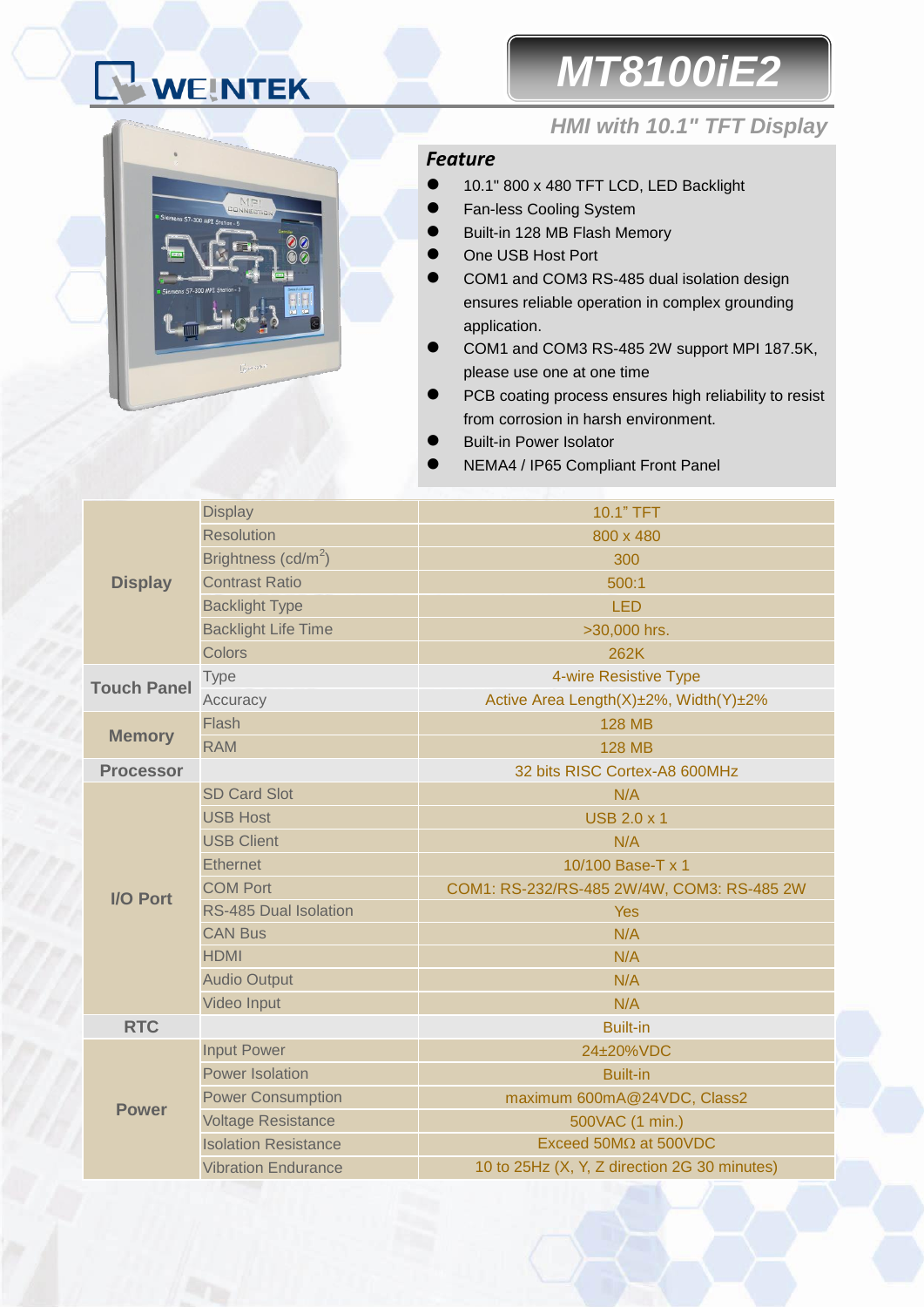# WEINTEK

# *MT8100iE2*

| <b>Specification</b> | <b>PCB Coating</b>           | <b>Yes</b>                                                         |  |  |
|----------------------|------------------------------|--------------------------------------------------------------------|--|--|
|                      | Enclosure                    | <b>Plastic</b>                                                     |  |  |
|                      | Dimensions WxHxD             | 271 x 213 x 40 mm                                                  |  |  |
|                      | <b>Panel Cutout</b>          | 260 x 202 mm                                                       |  |  |
|                      | Weight                       | Approx. 1.3 kg                                                     |  |  |
|                      | <b>Mount</b>                 | Panel mount                                                        |  |  |
| <b>Environment</b>   | <b>Protection Structure</b>  | UL Type 4X (indoor use only) / NEMA4 / IP65 Compliant              |  |  |
|                      |                              | <b>Front Panel</b>                                                 |  |  |
|                      | <b>Storage Temperature</b>   | $-20^{\circ} \sim 60^{\circ}$ C ( $-4^{\circ} \sim 140^{\circ}$ F) |  |  |
|                      | <b>Operating Temperature</b> | $0^{\circ}$ ~ 50°C (32° ~ 122°F)                                   |  |  |
|                      | <b>Relative Humidity</b>     | $10\% \sim 90\%$ (non-condensing)                                  |  |  |
| <b>Certificate</b>   | <b>CE</b>                    | CE marked                                                          |  |  |
|                      | UL                           | cULus Listed                                                       |  |  |
| <b>Software</b>      |                              | EasyBuilder Pro V5.00.01 or later versions                         |  |  |

### **Software Features**

| <b>Project Size</b>                   | 16MB         |  |  |
|---------------------------------------|--------------|--|--|
| <b>History Data Size</b>              | 16MB         |  |  |
| <b>Embed Pictures in Project</b>      | $\checkmark$ |  |  |
| Embed PLC Tag Information in Project  | $\checkmark$ |  |  |
| <b>Project Protection</b>             | $\checkmark$ |  |  |
| <b>Enhanced Security</b>              | $\checkmark$ |  |  |
| Recipe Database / View Database       | $\checkmark$ |  |  |
| <b>Operation Log / Operation View</b> | $\checkmark$ |  |  |
| eMail                                 | $\checkmark$ |  |  |
| Media Player                          | N/A          |  |  |
| <b>Audio Output</b>                   | N/A          |  |  |
| Video Input                           | N/A          |  |  |
| <b>USB CAM</b>                        | N/A          |  |  |
| <b>Flow Block</b>                     | $\checkmark$ |  |  |
| <b>Combo Button</b>                   | $\checkmark$ |  |  |
| <b>Circular Trend Display</b>         | $\checkmark$ |  |  |
| <b>Picture View</b>                   | $\checkmark$ |  |  |
| <b>CAN Bus</b>                        | N/A          |  |  |
| <b>VNC</b>                            | $\checkmark$ |  |  |
| Download Project via USB Cable        | N/A          |  |  |
| Download Project via USB Disk         | $\checkmark$ |  |  |
| Download Project via Ethernet         | $\checkmark$ |  |  |
| <b>User-Defined Boot Screen</b>       | $\checkmark$ |  |  |
| EasySystemSetting                     | $\checkmark$ |  |  |